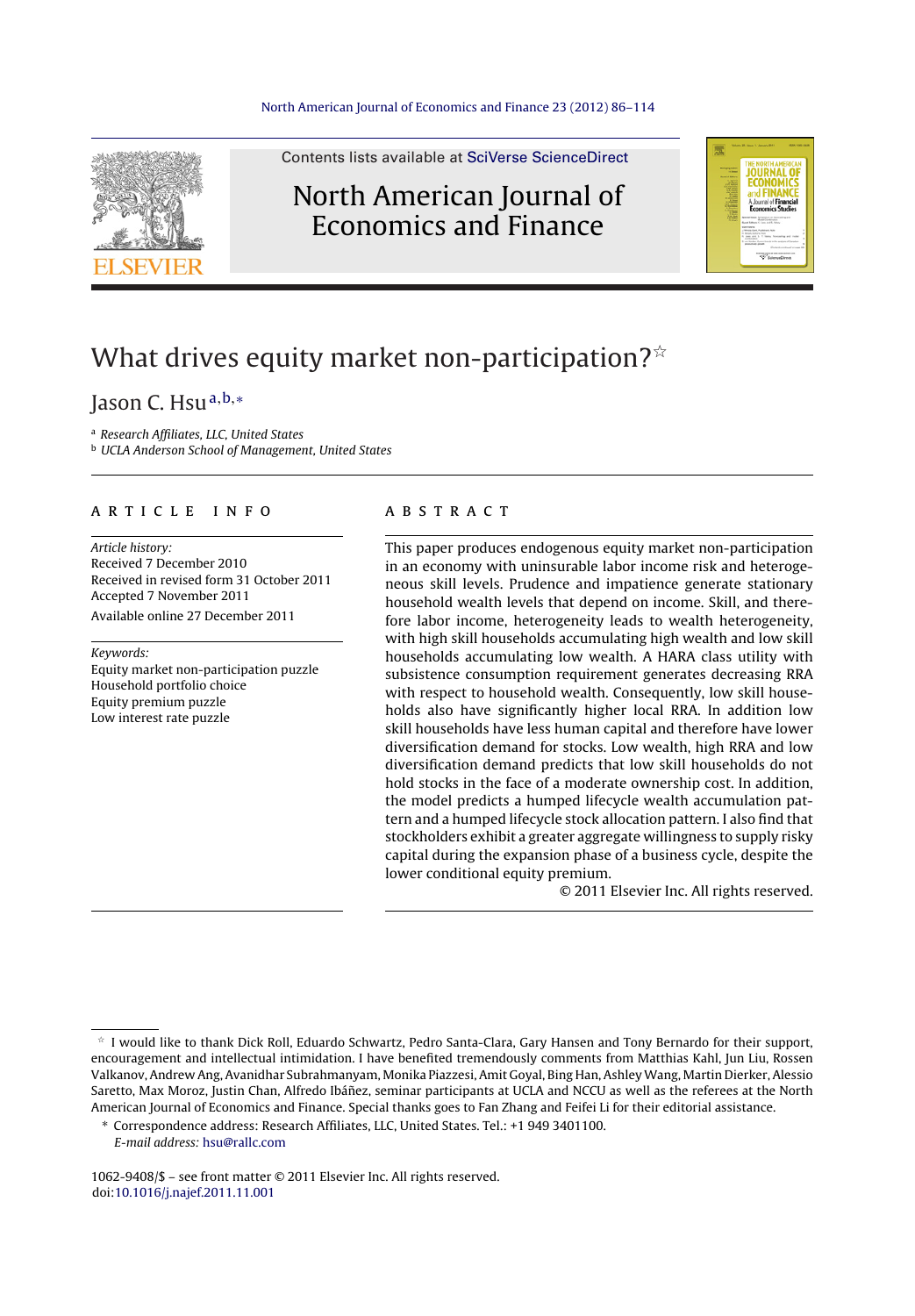#### **1. Introduction**

Using the 1984 Panel Study of Income Dynamics (PSID) data, [Mankiw](#page--1-0) [and](#page--1-0) [Zeldes](#page--1-0) [\(1991\)](#page--1-0) find that only 23.2% of U.S. households hold more than \$1000 in stocks directly. [Blume](#page--1-0) [and](#page--1-0) [Zeldes](#page--1-0) [\(1994\)](#page--1-0) and [Haliassos](#page--1-0) [and](#page--1-0) [Bertaut](#page--1-0) [\(1995\)](#page--1-0) find similar patterns of equity market non-participation using the Survey of Consumer Finance (SCF) data. Using the U.S. Consumer Expenditure Survey (CEX) database, [Brav,](#page--1-0) [Constantinides,](#page--1-0) [and](#page--1-0) [Geczy](#page--1-0) [\(2002\)](#page--1-0) and [Vissing-Jorgensen](#page--1-0) [\(2002b\)](#page--1-0) find that less than 30% of the U.S. households hold stock in material dollar amounts. [Attanasio,](#page--1-0) [Banks,](#page--1-0) [and](#page--1-0) [Tanner](#page--1-0) [\(2002\)](#page--1-0) report the similar pattern of non-participation using the U.K. Family Expenditure Survey. Even during the heydays of Internet stock trading, [Bertaut](#page--1-0) [and](#page--1-0) [Starr-McCluer](#page--1-0) [\(2000\)](#page--1-0) find that less than 50% of households own stocks.

The high equity market non-participation rate documented is puzzling given the attractive premiums offered by stocks. Insights into this question would help us understand the equity premium puzzle. Recent papers have found that equity market non-participation helps explain the smoothness in aggregate consumption growth (empirical: [Attanasio](#page--1-0) et [al.](#page--1-0) [\(2002\),](#page--1-0) [Brav](#page--1-0) et [al.](#page--1-0) [\(2002\),](#page--1-0) and [Vissing-](#page--1-0)Jorgensen [\(2002a,](#page--1-0) [2002b\);t](#page--1-0)heoretical: [Basak](#page--1-0) [and](#page--1-0) [Cuoco](#page--1-0) [\(1998\),](#page--1-0) [Constantinides,](#page--1-0) [Donaldson,](#page--1-0) [and](#page--1-0) [Mehra](#page--1-0) [\(2002\)](#page--1-0) and [Storesletten,](#page--1-0) [Telmer,](#page--1-0) [and](#page--1-0) [Yaron](#page--1-0) [\(2007\)\).](#page--1-0) It is then doubly important to understand the nature of non-participation and the asset-pricing implications associated with a high equity market non-participation rate. Is the perceived cost associated with equity investment the main driver of nonparticipation? If so, what are the impacts on asset prices from the recent decreases in trading costs and increases in investor financial savvy-ness? Or perhaps, households simply are heterogeneous in their preferences, and non-participating households are just more risk averse than the stockholding households. In this case, the measure of risk aversion implied by aggregate data might overstate the risk aversion that is appropriate for studying the equity market.

Standard portfolio choice models have had tremendous difficulties delivering a high rate of equity market non-participation in the population. This has led the current literature to focus on exploring high fixed-cost of stock ownership and departures from the standard expected utility framework (see [Haliassos](#page--1-0) [and](#page--1-0) [Bertaut](#page--1-0) [\(1995\)](#page--1-0) for an excellent discussion on this). [Hong,](#page--1-0) [Kubik,](#page--1-0) [and](#page--1-0) [Stein](#page--1-0) [\(2004\)](#page--1-0) believe that information cost, which is high for households not endowed with social networks, which facilitate the acquisition of financial knowledge, is responsible for non-participation. [Ang,](#page--1-0) [Bekaert,](#page--1-0) [and](#page--1-0) [Liu](#page--1-0) [\(2005\),](#page--1-0) appealing to an alternative utility function specification, suggest that disappointment aversion, which can be high for some households, accountfor non-participation. [Cao,Wang,](#page--1-0) [and](#page--1-0) [Zhang](#page--1-0) [\(2005\),](#page--1-0) using a Knightian uncertainty approach, argue that some households are extremely uncertain about the right model for understanding equity returns and therefore use worst case scenarios to analyze investments; this leads to non-participation.

The more recent literature on portfolio choice finds that incorporating labor income deepens the non-participation puzzle!<sup>1</sup> Households endowed with (risky) labor income demand greater stock allocations in their portfolios than households without labor income to diversify their human capital. Labor income, therefore, makes the high rate of equity market non-participation all the more puzzling. Models, based on alternative preferences or non-expected utility paradigms, have not addressed this issue.

In this paper, I propose a model which delivers a high rate of equity market non-participation in the economy, without appealing to large market frictions, alternative preferences or non-expected utility framework. I also refrain from assuming preference heterogeneity (which is needed in [Ang](#page--1-0) et [al.](#page--1-0) [\(2005\)](#page--1-0) to deliver non-participation) or cognitive heterogeneity (which is needed in [Cao](#page--1-0) et [al.](#page--1-0) [\(2005\)](#page--1-0) to deliver non-participation). In my model, a high degree of wealth heterogeneity, which arises endogenously, coupled with moderate fixed-cost, leads to severe non-participation. Heterogeneity in household wealth is not addressed or linked to portfolio choice in the aforementioned theory papers

 $<sup>1</sup>$  In a theoretical exercise of portfolio allocation with risky labor income, [Heaton](#page--1-0) [and](#page--1-0) [Lucas](#page--1-0) [\(1997\)](#page--1-0) predict that households</sup> endowed with(risky)labor income would demand leveraged stock portfolios and there would be full equitymarket participation even with fairly high transaction costs associated with owning stocks; these theoretical predictions are clearly at odds with reported micro data on personal finances. For a perspective on how the portfolio allocation puzzle is related to the equity premium puzzle, see [Heaton](#page--1-0) [and](#page--1-0) [Lucas](#page--1-0) [\(1996\).](#page--1-0)